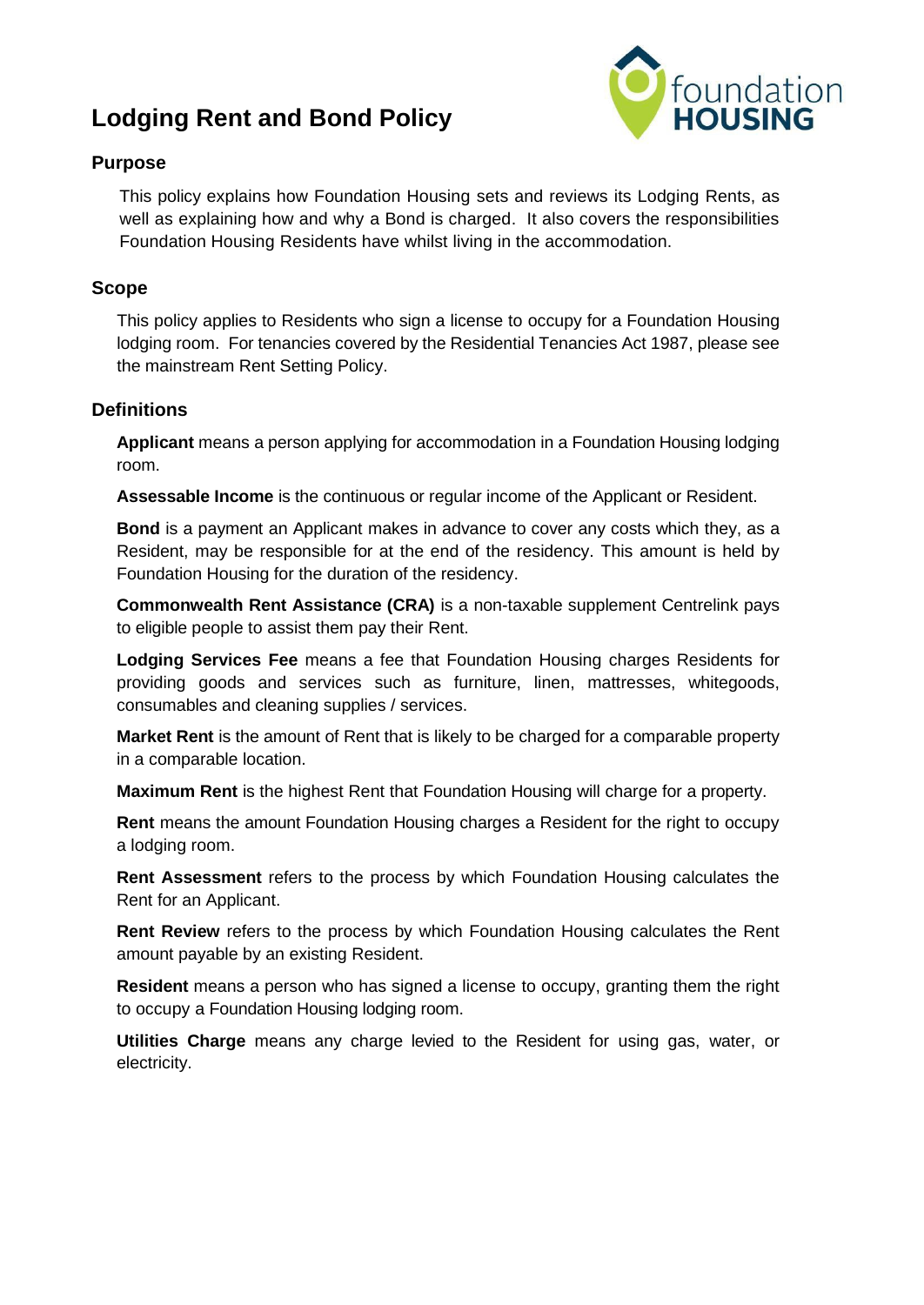# **Policy**

## **Foundation Housing's Commitment**

Foundation Housing will.

- apply this policy in an open, honest, and supportive way
- assist Applicants and Residents obtain income details from Centrelink;
- act swiftly to undertake a Rent Review if a Resident's income has reduced; and
- inform Applicants and Residents about the process to claim CRA.

#### **How Foundation Housing sets the Rent**

Foundation Housing calculates the Rent using a percentage of an individual's Assessable Income, plus any CRA the Applicant or Resident would be eligible for, plus the Lodging Services Fee. The percentage of income charged depends on the lodge in which the Resident will reside and the type of room that is being rented.

The Maximum Rent a Resident will pay is the Market Rent for their property at the point at which a Rent Assessment or review is completed.

Residents who are eligible to apply for a Centrelink payment but choose not to will be deemed to be receiving the relevant Centrelink payment. This means Foundation Housing includes the amount the Resident is entitled to claim, in the rent calculation, and Foundation Housing would encourage the Resident to apply for the deemed payments with Centrelink.

#### **Diagram 1: FHL Rent setting formula**



#### **Maximum Rent**

Rents are a sum of the percentage of a Resident's income, CRA entitlement and the Lodging Services Fee. If that total exceeds the Market Rent amount for the property at the point at which a Rent Assessment or review is completed, the Resident will be charged the Market Rent amount (not the higher amount).

#### **Utilities Charge**

As well as Rent, Foundation Housing charges Residents a fee for use of utilities at the property at which they reside. Most lodges are not separately metered, so the charge is calculated according to the total cost of utilities used at the property, over the last 12 months. This figure is divided by the number of rooms at the Lodge, divided by 52. This gives a weekly charge for each room.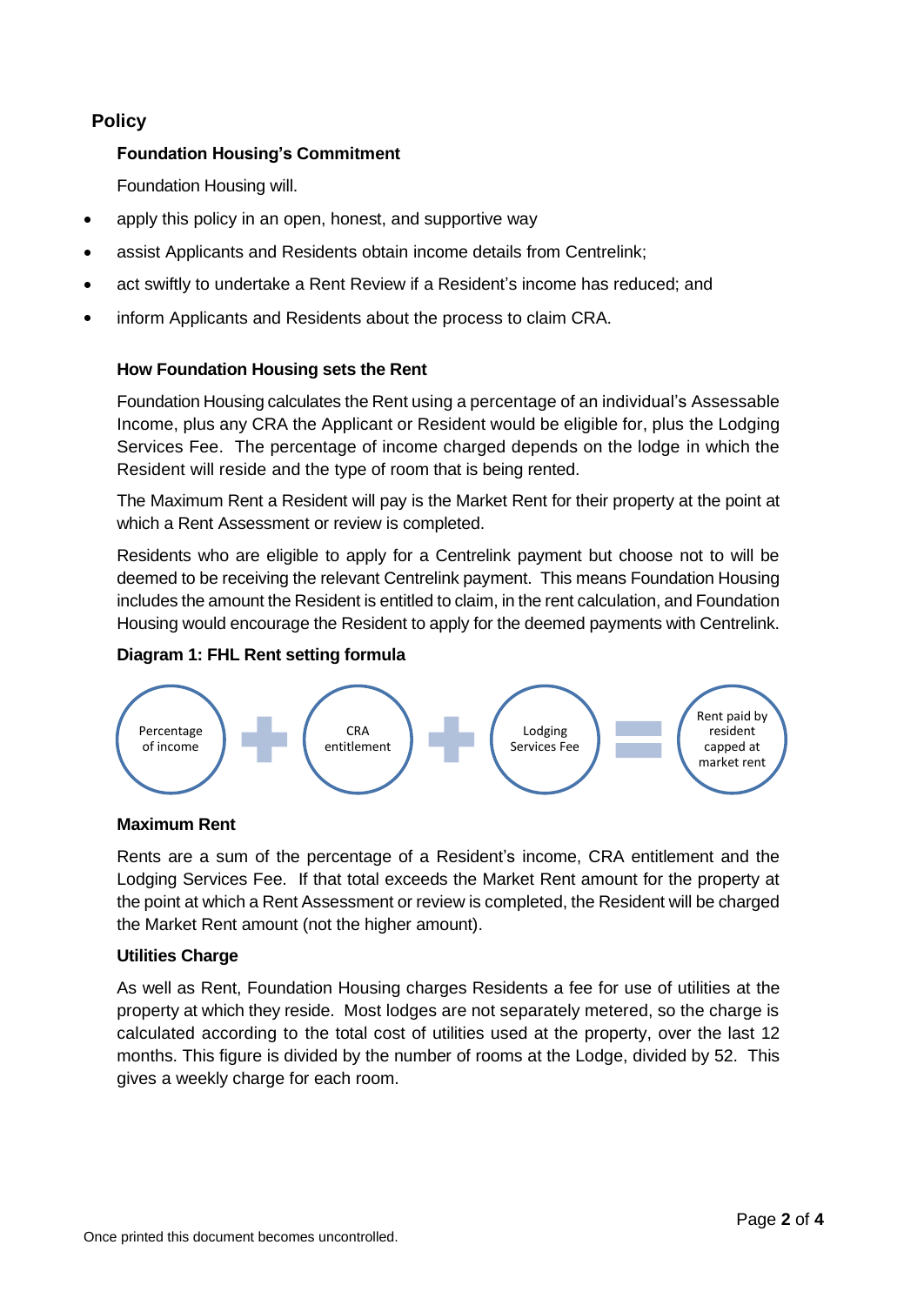#### **Review of Rent**

Residents may request a Rent Review at any time and Foundation Housing will undertake that review. In the absence of any request/s for review by the Resident, Foundation Housing will usually review the Rent of every Resident on a six monthly basis (currently in March and September).

Foundation Housing may review the Rent earlier than every six months if a Resident's Assessable Income has changed.

Residents are given 28 days' notice of any increase in their rent.

#### **Residents' Responsibilities**

Residents must inform Foundation Housing if their income changes.

Residents must give Foundation Housing details of their income when requested, so that Foundation Housing can review their Rent.

#### **Under the Licence to Occupy, Residents have a legal responsibility to:**

- pay the Rent and Utilities Charge due every fortnight, for the fortnight ahead; and
- pay other charges, such as charges for utilities or resident liability damage charges, when they receive an invoice for them.

#### **Bonds**

The Bond is calculated as the cost of two weeks' rent. Applicants / Residents should pay the Bond at the sign-up meeting. Applicants may request to pay their bond in instalments and sign a repayment agreement, and Foundation Housing will assess these requests on a case by case basis.

A key deposit is also charged to residents (which Applicants or Residents must also pay at the sign-up meeting). The key deposit will be returned when a vacating Resident returns the full set of any room or lodge keys or swipe cards to Foundation Housing.

#### **Right of appeal**

If an Applicant or Resident does not agree with any of Foundation Housing's decisions or actions, they can appeal these as per the detail included in the Appeals Policy.

#### **Related documents**

Appeals Policy Arrears Policy Information sheet −How we review your rent Information sheet – How we set your rent (Lodging)